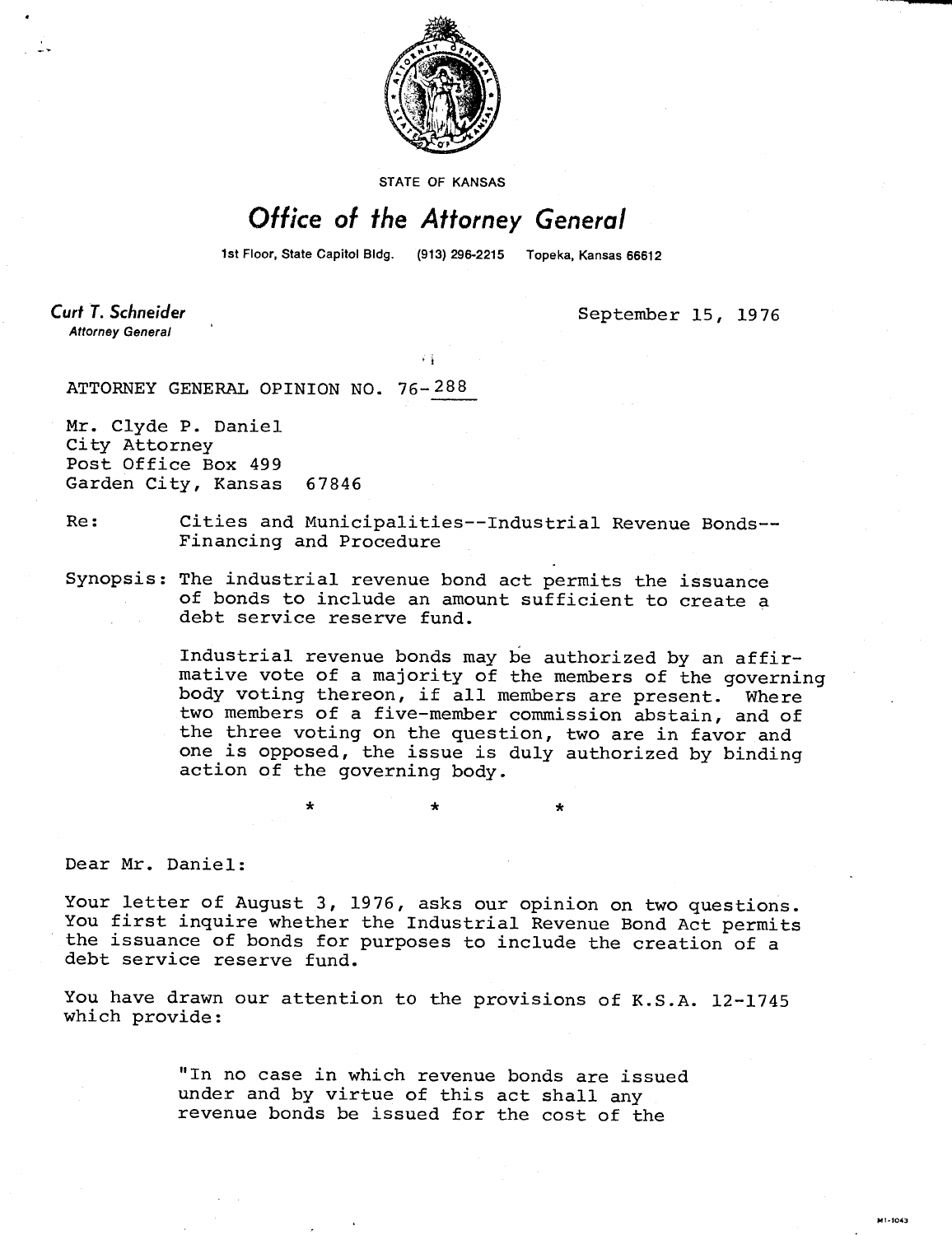Mr. Clyde P. Daniel Page Two September 15, 1976

> facility, including the site therefor, in excess of the *actual* cost of the same." [Emphasis added.]

We further note the restrictions delineated in K.S.A. 12-1743 which in pertinent part provide thusly:

> . . . Such bonds may be issued in such amounts as may be necessary to provide sufficient funds to pay all the costs of purchase or construction of such facility, including site, engineering and other expenses, together with interest . . . . " [Emphasis added.]

Essentially the question here presented is whether a debt service reserve fund may be considered as an actual cost of the facility which may be financed by the issuance of industrial revenue bonds. We view the above quoted language employed in K.S.A. 12-1745 broadly referring to the "actual cost" of the project as being intrinsically modified by the more explicitly detailed items of cost as provided in K.S.A. 12-1743, which in this case pivots on the phrase "and other expenses."

The debt service reserve fund for industrial revenue bond financing is designed essentially to provide the municipality with at least a modicum of assurance that should a delay occur in receipt of the requisite lease payments, funds are available immediately to meet the debt service requirements during a period for example of releasing or readjustments. And we understand that although such a fund is not mandatory it has become a fundamental requirement for the majority (if not all) industrial revenue bond issues in this state. To this extent and without further elaboration we believe it reasonable to conclude that the cost of establishing a debt service reserve fund may be properly included within the meaning of the phrase "and other expenses" insofar as it is perforce required to secure the sale of the bonds in the first place.

Secondly, you advise that two members of the five-member city commission abstained from voting on the matter, although all were present. Of the three members who did vote, two voted in favor of issuance of a letter of intent and adoption of the necessary resolution, and one voted against. As a result, the measure was not approved by a majority of a quorum, but not by a majority of the full membership.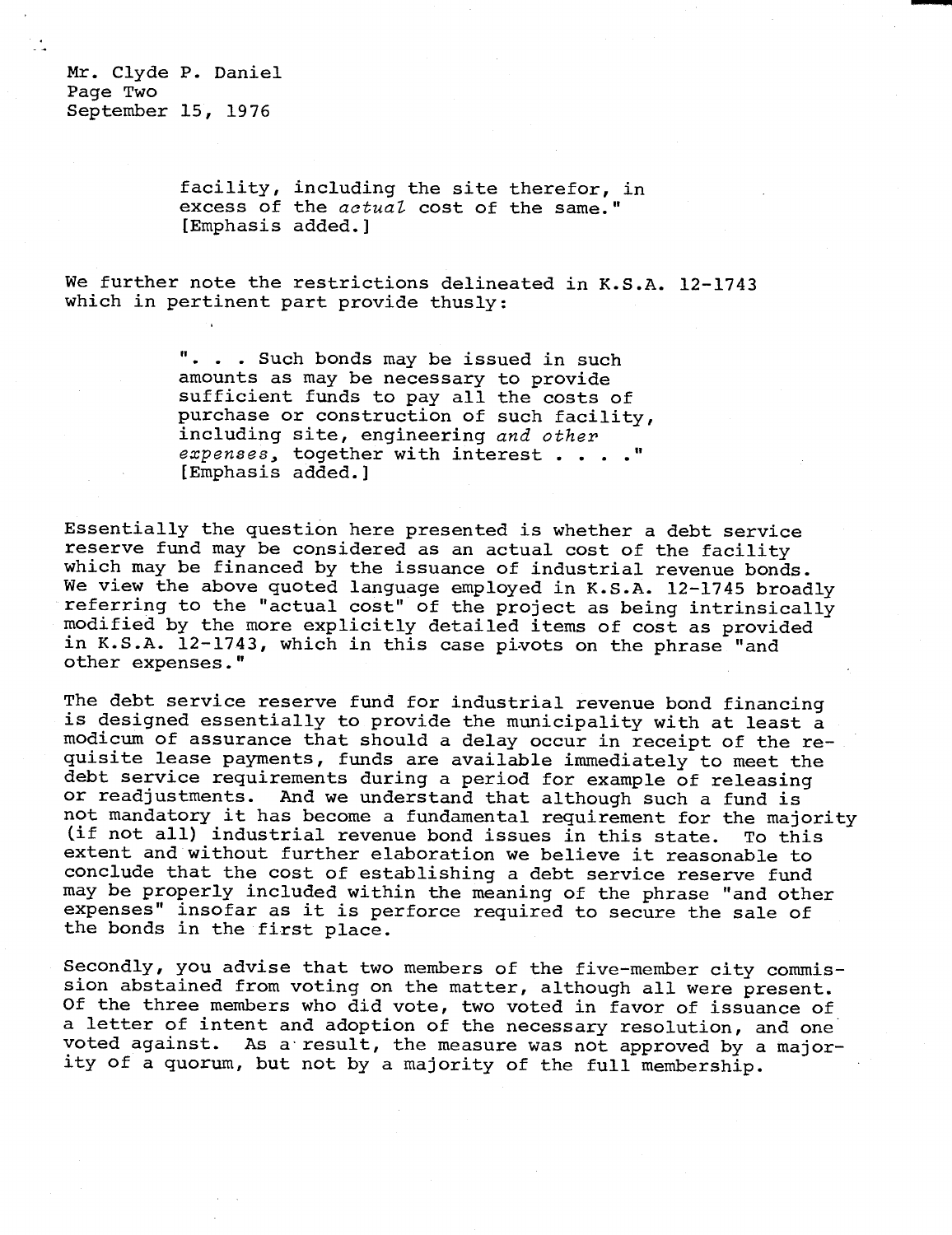Mr. Clyde P. Daniel Page Three September 15, 1976

As you point out, under the common law rule which is followed in a majority of jurisdictions, the majority of a municipal body constitutes a quorum for the transaction of business, and the affirmative vote of a majority of those present and voting is sufficient to constitute binding action. You question, however, whether this rule obtains in Kansas, citing language in Hartzler v. City of Goodland, 97 Kan. 129 (1916). That case involved the validity of a resolution passed by a city governing body while a vacancy existed among its membership. The effect of the vacancy was not in issue, so far as appears from the opinion of the court, but it adverted to the possible effect thereof nonetheless:

> "Is it imperative that the functions of local municipal government be suspended in case of a vacancy in the city council? If there are sufficient members of the council remaining in office who vote for and sanction the work to be done or the project to be undertaken to constitute a majority of the entire constituent membership, and not merely a majority of a quorum, it seems that their official action is valid." 97 Kan. at 133.

The court cited decisions from California, Connecticut and Tennessee in support of its statement. It did not discuss the effect of an abstention. As *obiter dicta*, offered in a case in which the question was not raised, the language should not be taken, in my judgment, as reflecting a considered judgment by the court addressing the question raised here. Indeed, the statement appears to be merely an epitomization of the general weight of authority from other jurisdictions.

As such, it clearly does not describe the general rule followed in the majority of jurisdictions. Moreover, in Paola & Fall River Railway Co. v. Commissioners of Anderson County, 16 Kan. 302 (1876), the court acknowledged and appeared to acquiesce in that general rule. That case involved the absence of a commissioner from a special county commissioners' meeting. The absent member had not been notified of it, and the court held that the action taken at that meeting was invalid, precisely because the absent member had not been notified thereof and afforded an opportunity to attend and participate. The court stated thus:

> "Again, any other rule would be fraught with danger to the rights of even a majority, as, when legally convened the ordinary rule in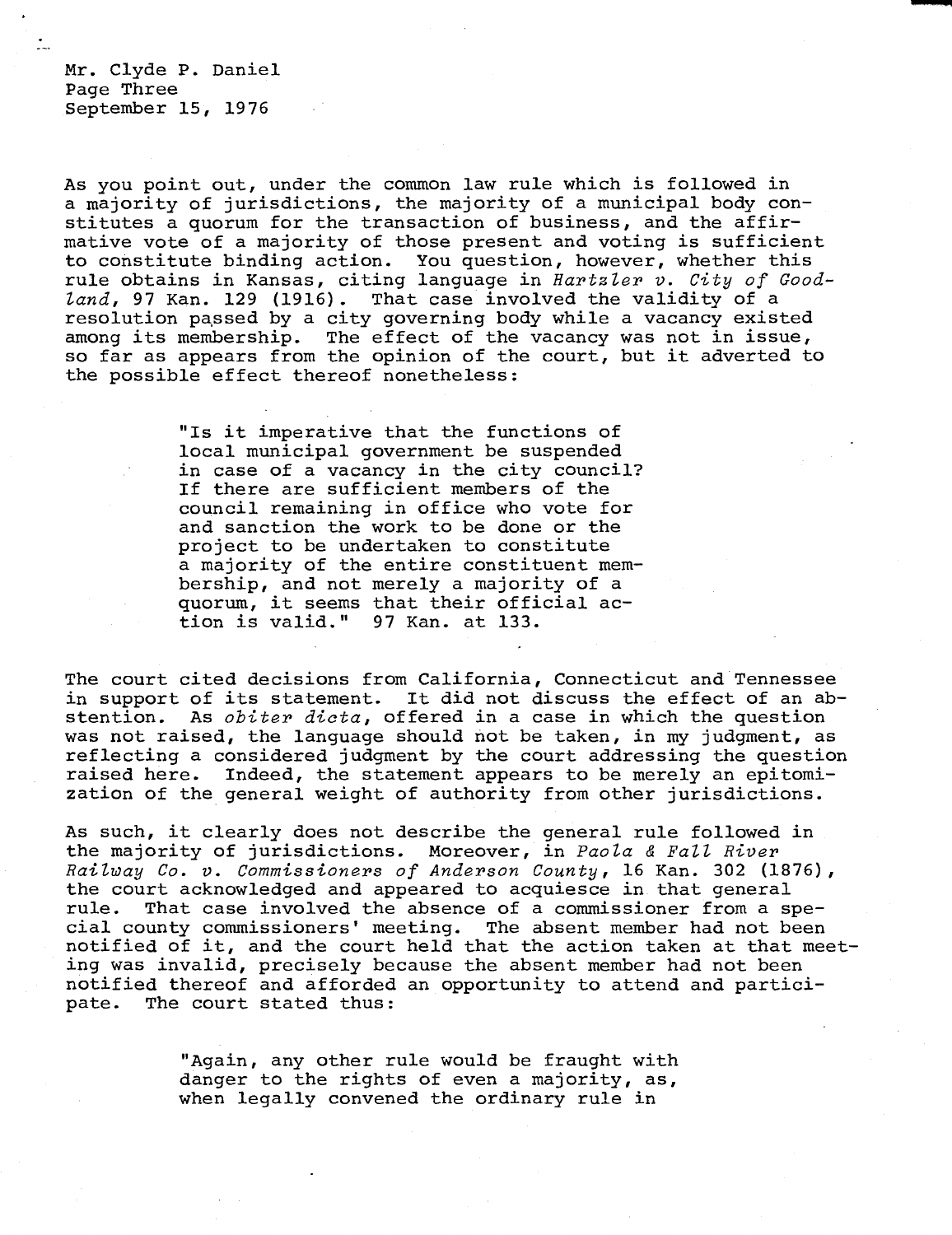Mr. Clyde P. Daniel Page Four September 15, 1976

> the absence of special restrictions being that a quorum can act and a majority of the quorum bind the body . . . ."

In an annotation of 63 A.L.R.3d 1064, the writer canvasses at some length many cases involving the effect of abstentions. It would unduly lengthen this opinion to attempt even a limited discussion of particular cases. It is sufficient to point out that in jurisdictions in which the common law rule is followed -- that a majority vote of a quorum constitutes binding action although it is less than a majority of the full membership -- many courts have held that a member of the body may not prevent or impede official action merely by abstention. They have adopted the rule that if a quorum is present, approval by a majority of the votes cast on a question constitutes binding action, notwithstanding the total number of votes cast is less than the number required to constitute a quorum, and even though the number of favorable votes is thus less than a majority of the actual number of members present. This position is premised on a number of considerations, the foremost among them including the view that a member of a body has an affirmative duty to vote, and that an abdication of this duty should not be permitted to bring government to a halt or to impede official action upon the questions presented to the body for its disposition.

A contrary result is not required by K.S.A. 77-201, Fourth, which states thus:

> "Words giving a joint authority to three or more public officers or other persons shall be construed as given such authority to a majority of them, unless it be otherwise expressed in the act giving the authority."

In Leavenworth, Northern & Southern Railway Company v. Otto Meyer, 58 Kan. 305 (1897), the court stated that this provision was merely declaratory of the common law rule:

> "It declares nothing more than that a majority of a body of three or more actually in existence as members of a tribunal, may determine the action of such tribunal without the concurrence of the others." 58 Kan. at 310.

It does not address the question raised here.